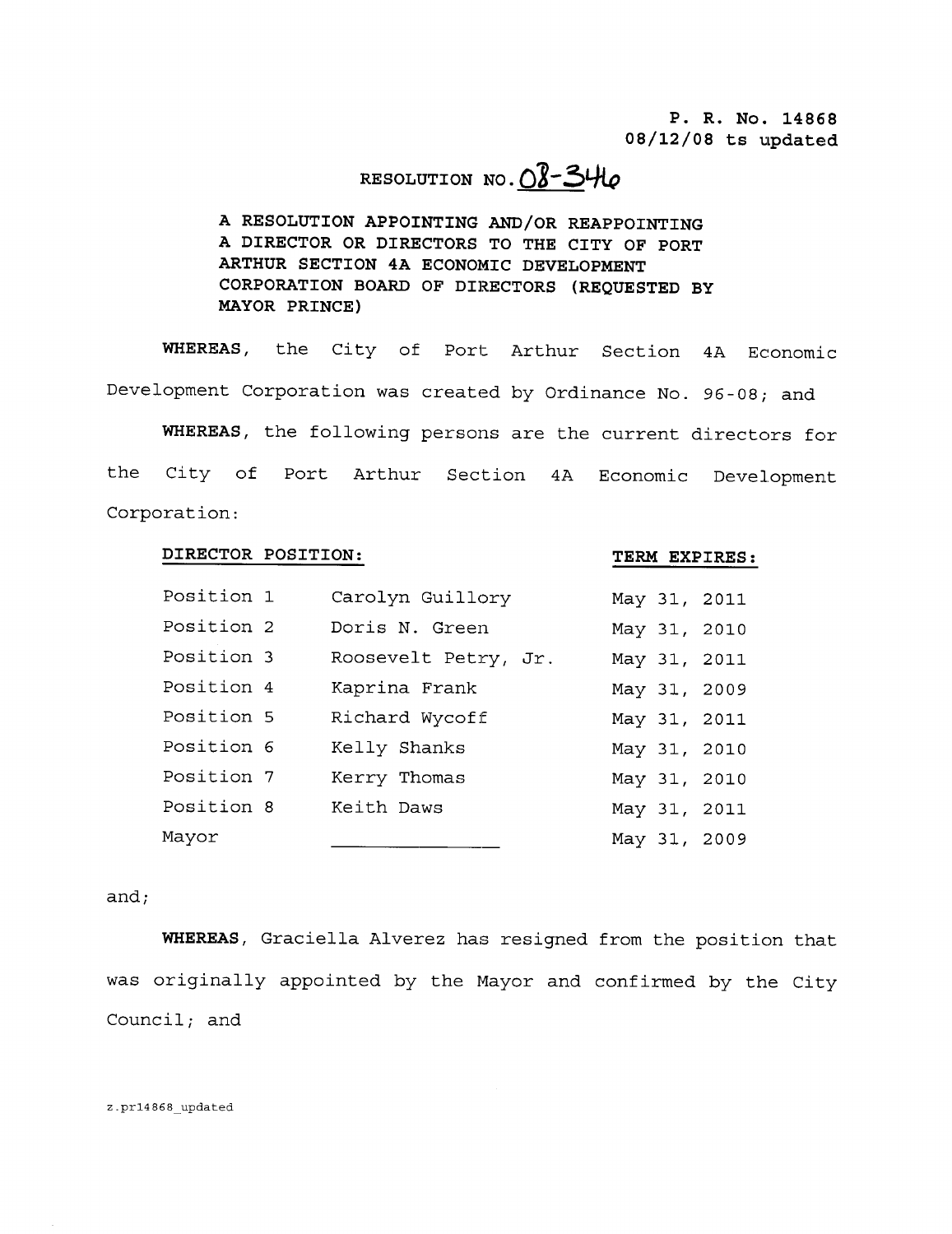WHEREAS, Mayor Prince is requesting that Eli Roberts, be her appointee

NOW THEREFORE, BE IT RESOLVED BY THE CITY COUNCIL OF THE CITY OF PORT ARTHUR

Section 1. That the facts and opinions in the preamble are true and correct

Section 2. That Eli Roberts is herein appointed by Mayor Prince

Section 3. That the following persons shall therefore be the directors for the City of Port Arthur Section 4A Economic Development Corporation

#### DIRECTOR POSITION: TERM EXPIRES:

| Position 1 | Carolyn Guillory     |  | May 31, 2011 |
|------------|----------------------|--|--------------|
| Position 2 | Doris N. Green       |  | May 31, 2010 |
| Position 3 | Roosevelt Petry, Jr. |  | May 31, 2011 |
| Position 4 | Kaprina Frank        |  | May 31, 2009 |
| Position 5 | Richard Wycoff       |  | May 31, 2011 |
| Position 6 | Kelly Shanks         |  | May 31, 2010 |
| Position 7 | Kerry Thomas         |  | May 31, 2010 |
| Position 8 | Keith Daws           |  | May 31, 2011 |
| Mayor      | Eli Roberts*         |  | May 31, 2009 |

will serve out the term of Graceiella Alvarez  $\star$ 

Section 4. That a copy of the caption of this Resolution be spread upon the Minutes of the Corporation

READ, ADOPTED AND APPROVED on this  $\Delta''$  day of READ, ADOPTED AND APPROVED on this  $A$ <sup>th</sup> day of  $A$ ugust. A.D., 2008, at a Meeting of the City Council of

z.pr14868\_updated